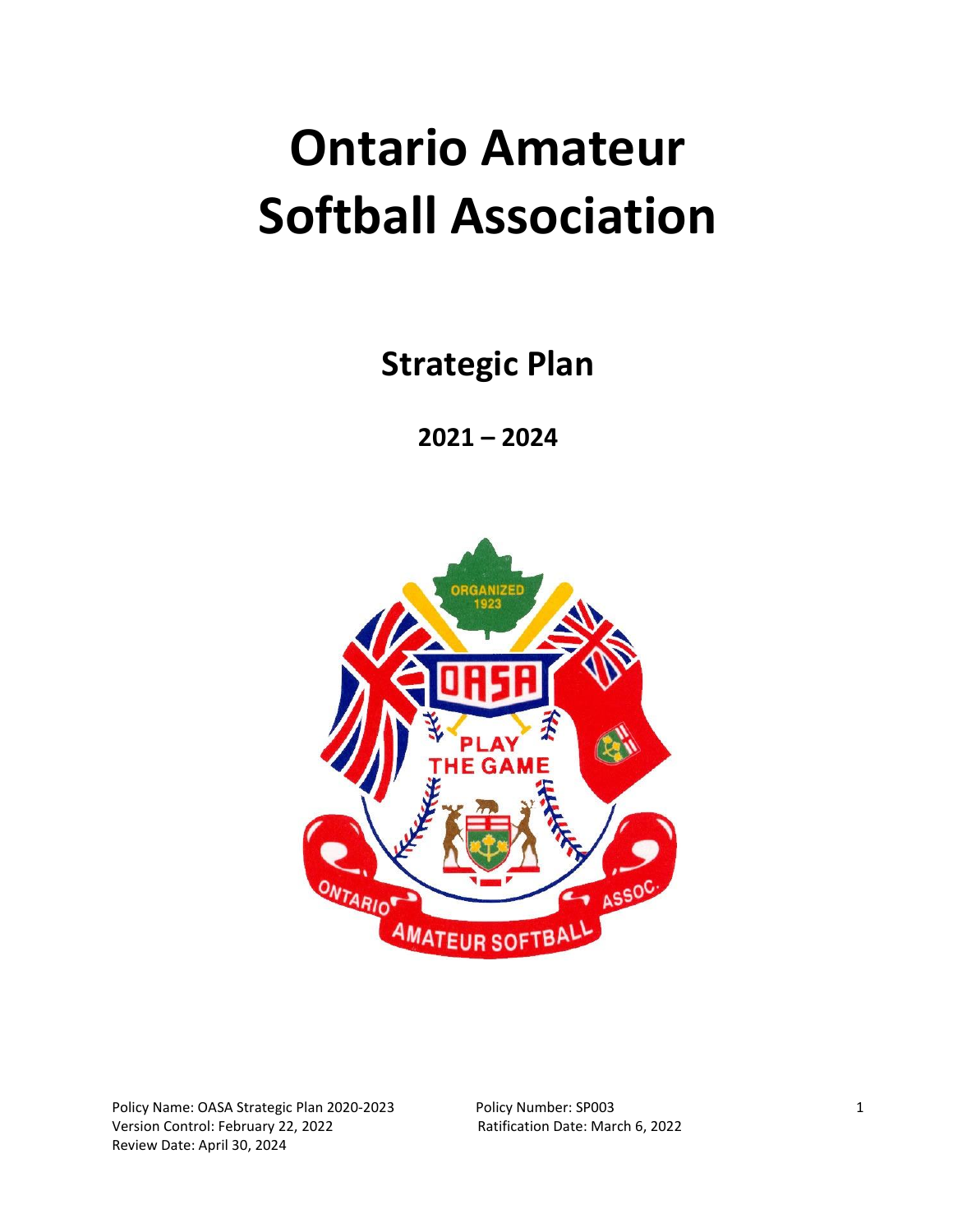# **Table of Contents:**

| Vision                                | Page 3  |
|---------------------------------------|---------|
| <b>Mission Statement</b>              | Page 3  |
| <b>Operating Principles</b>           | Page 3  |
| Values                                | Page 3  |
| Pillars of the Plan                   | Page 4  |
| Pillar 1: Enhanced Participation      | Page 5  |
| Pillar 2: Enhanced Excellence         | Page 8  |
| <b>Pillar 3: Enhanced Interaction</b> | Page 11 |
| <b>Pillar 4: Enhanced Capacity</b>    | Page 12 |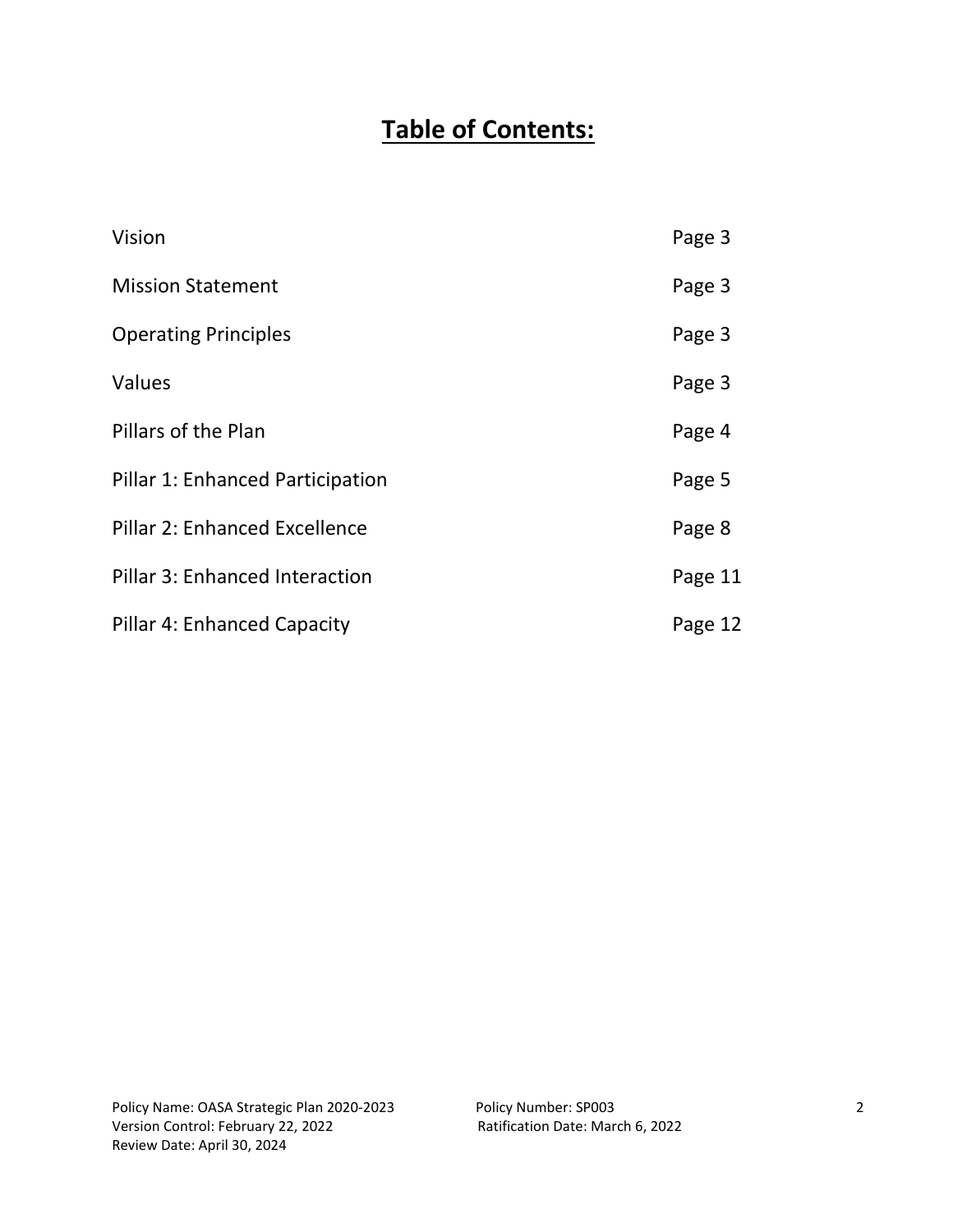# **Vision:**

*Develop and maintain the sport of male softball in the Province of Ontario.*

# **Mission Statement:**

*The Ontario Amateur Softball Association (OASA) is to be recognized as the preeminent developmental body for male softball in Ontario.*

*The OASA will provide male softball in Ontario opportunities to develop and maintain their skills by delivering innovative, quality programs and services.*

# **Operating Principles:**

- *Use the LTPD and Athlete Development Matrix (ADM) framework as a guide*
- *Coordinate, organize and give structure to the game of softball for males of all ages in Ontario*
- *Promote the game of softball year-long*
- *Design competitions and programs to increase the growth and development of the sport and meet the needs of the participants*
- *Provide both recreational and competitive streams to support softball's sustainability in communities*
- *Be willing to change and be flexible to achieve results*
- *Use open, effective communication to encourage collaboration*
- *Respect all differences and support others within the sport*

# **Values:**

*To provide a safe, inclusive, respectful, and fun environment within our game for volunteers, coaches and our athletes.*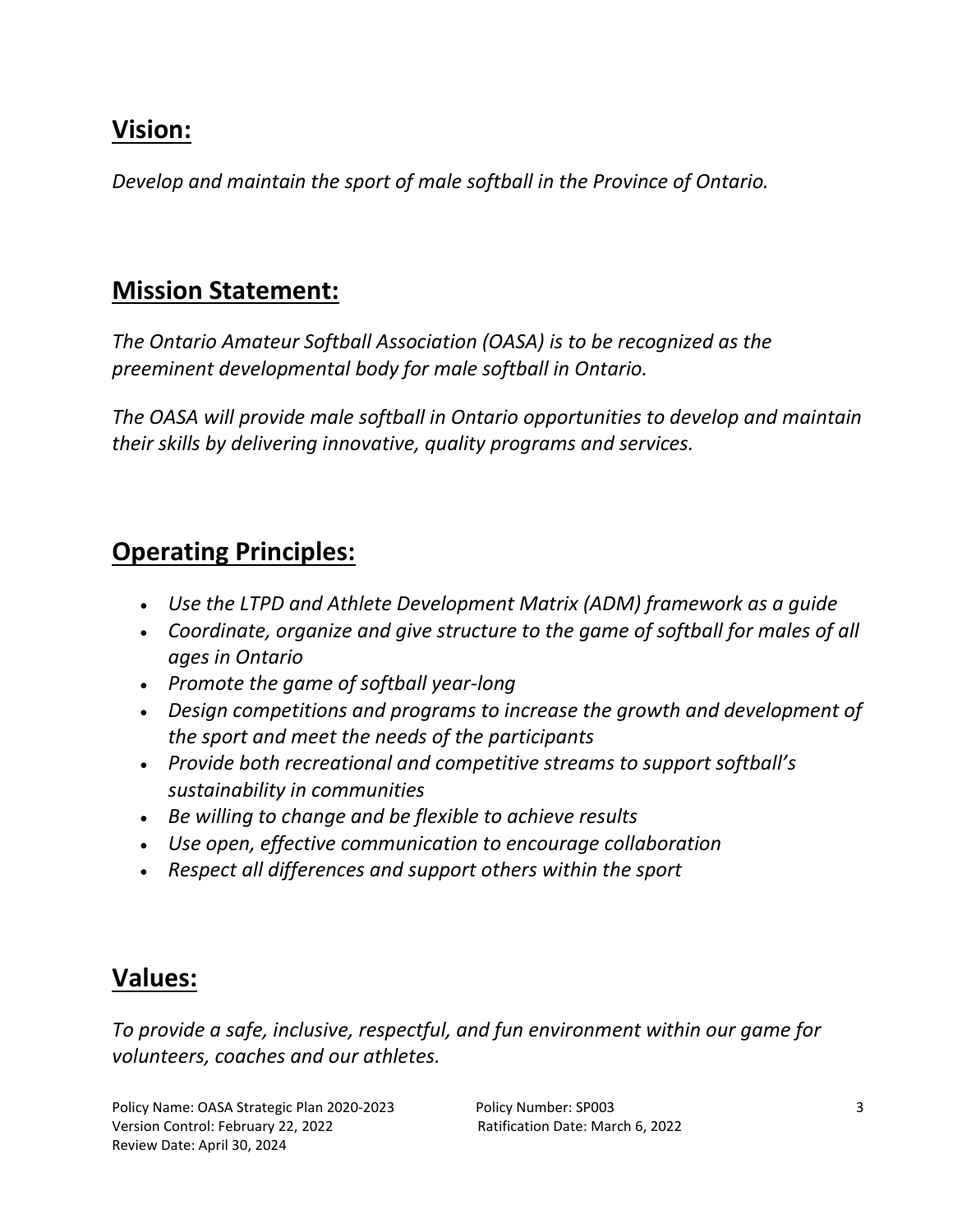# **Pillars of the Plan**

# Pillar 1: Enhanced Participation

*A significantly higher proportion of Ontarians from all segments of society are involved in quality softball activities at all levels and in all forms of participation.*

# Pillar 2: Enhanced Excellence

*The pool of talented Ontario players has expanded, and Canadian National players and teams are systematically achieving world class results at the highest levels of International competition through fair and ethical means.*

# Pillar 3: Enhanced Interaction

*The components of the softball system are more connected and coordinated as a result of the committed collaboration and communication amongst the stakeholders.*

# Pillar 4: Enhanced Capacity

*The essential components of an ethically based, player/participant centered development system are in place and are continually modernized and strengthened as required.*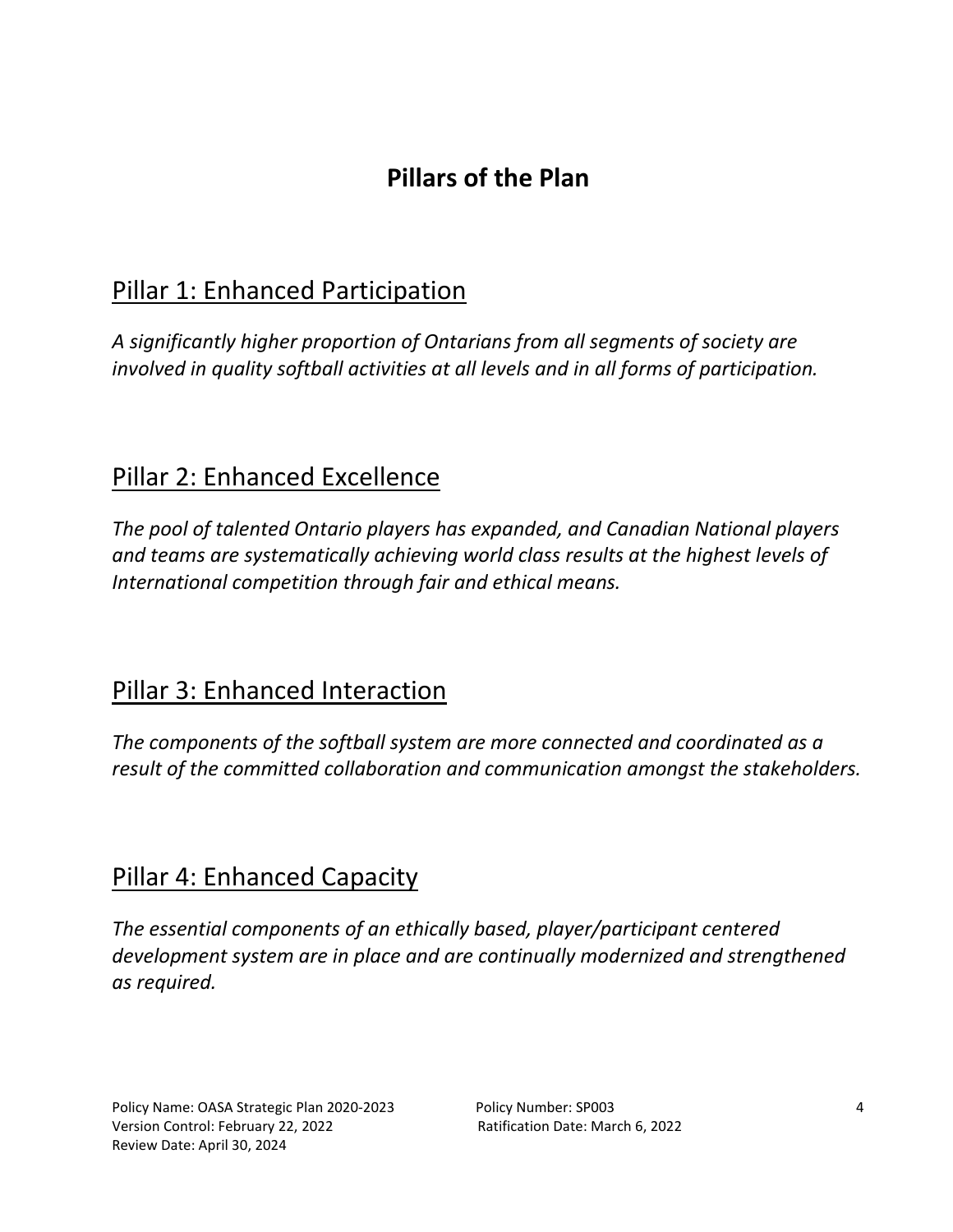# **Pillar 1: Enhanced Participation**

# **Strategic Goals:**

- 1. Increase participation rates for OASA affiliated participants (players and coaches).
- 2. Provide sustained, quality softball experiences for youth players, where enjoyment is the priority.
- 3. Drive new participation in softball into the Ontario school system (particularly the elementary school system).
- 4. Drive enhanced volunteerism within the OASA Executive and across OASA affiliated teams and centers.
- 5. Build relationships with traditional and non-traditional groups and drive increased inclusion of under-represented populations across Ontario.

# **Goal #1: Increase Participation rates for OASA affiliated participants (players and coaches)**

## Major Initiatives & Roles:

- Track and compare player and coach rates annually. (Registrar)

## Success Measures:

- All OASA participants to have a unique ID number linked to a master database that is able to track participation history starting in 2022.
- Maintain player participation rates within 5-10% of the numbers, year over year, in each age group.

# **Goal #2: Provide sustained, quality softball experiences for youth players, where enjoyment is the priority**

# Major Initiatives & Roles:

Ensure all OASA events are age and caliber appropriately aligned. (OASA Executive / Communications Coordinator)

# Success Measures:

- Maintain 80%+ 'high' or 'very high' satisfaction levels across survey participants annually.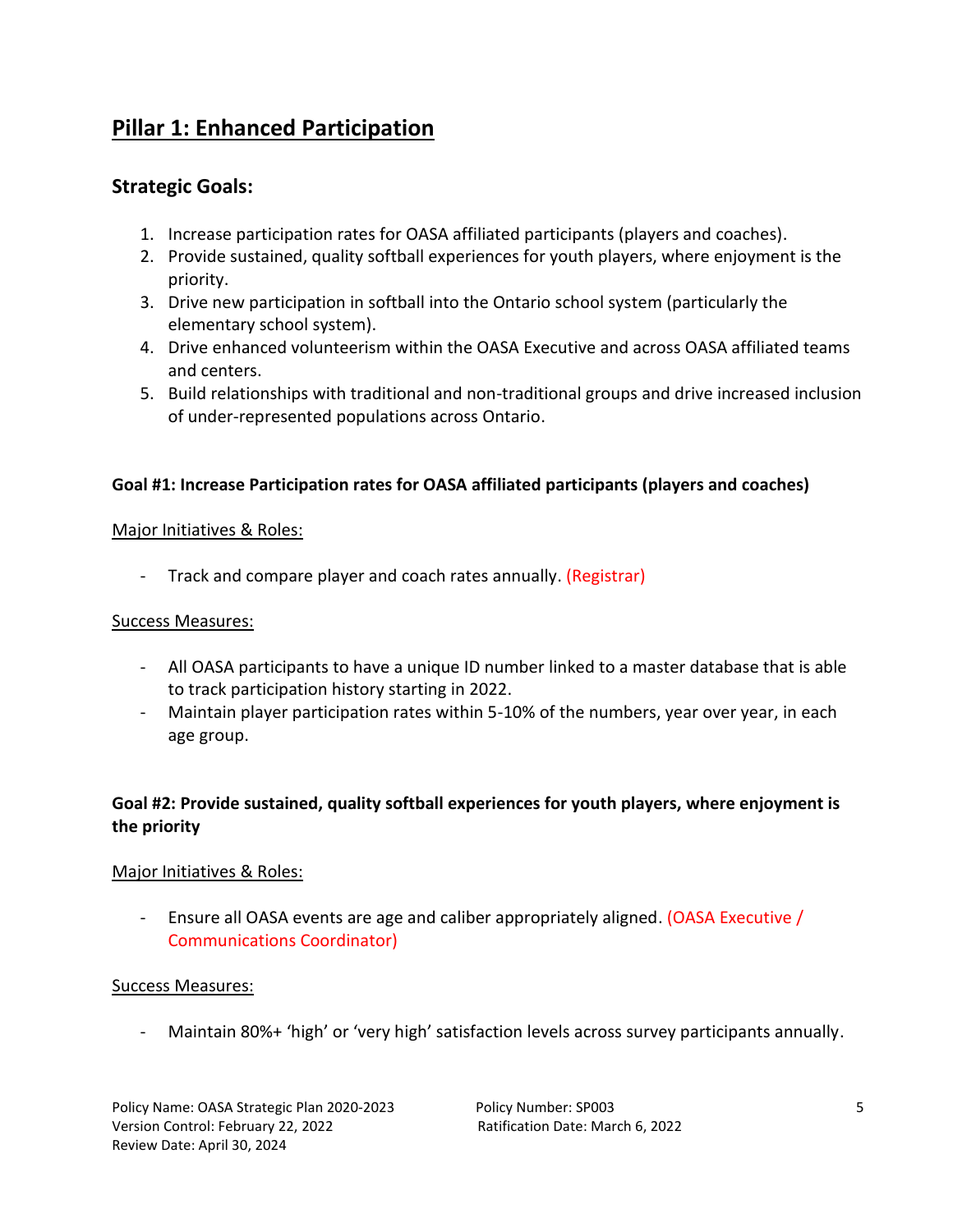# **Goal #3: Drive new participation in softball into the Ontario school system (particularly the elementary school system)**

## Major Initiatives & Roles:

- Assist Softball Ontario in the developments of the annual strategy and plans to re-launch the Softball in Schools program, including number of schools to engage, number of students instructed and local association 'new' participants. (President)

#### Success Measures:

- Resources and infrastructure are in place to support a service request anywhere in Ontario established in 2023.
- Annual participation rate of over 500 students through the Softball in Schools program in 2023. To increase participation by 10% or more year over year.
- To obtain a 5% success rate of school program participants continuing their development through 1<sup>st</sup> time enrollment in a local association each year.

# **Goal #4: Drive enhanced volunteerism within the OASA Executive and across OASA affiliated teams and centers**

## Major Initiatives & Roles:

- Promote the benefits of volunteerism in the softball community wherever possible. (OASA Awards Committees)
- Promote volunteer appreciation events and activities wherever possible among affiliated organizations. (OASA Executive)
- Target the involvement of new volunteers in smaller, project-based volunteer activities. (OASA Executive)
- Conduct outreach through multiple social media channels to target young adults who have volunteering requirements built into their academic programs. (OASA Executive / Communications Coordinator)

#### Success measures:

- 0% volunteer position vacancy rate on the OASA executive (12 elected positions).
- All OASA awards handed out each year.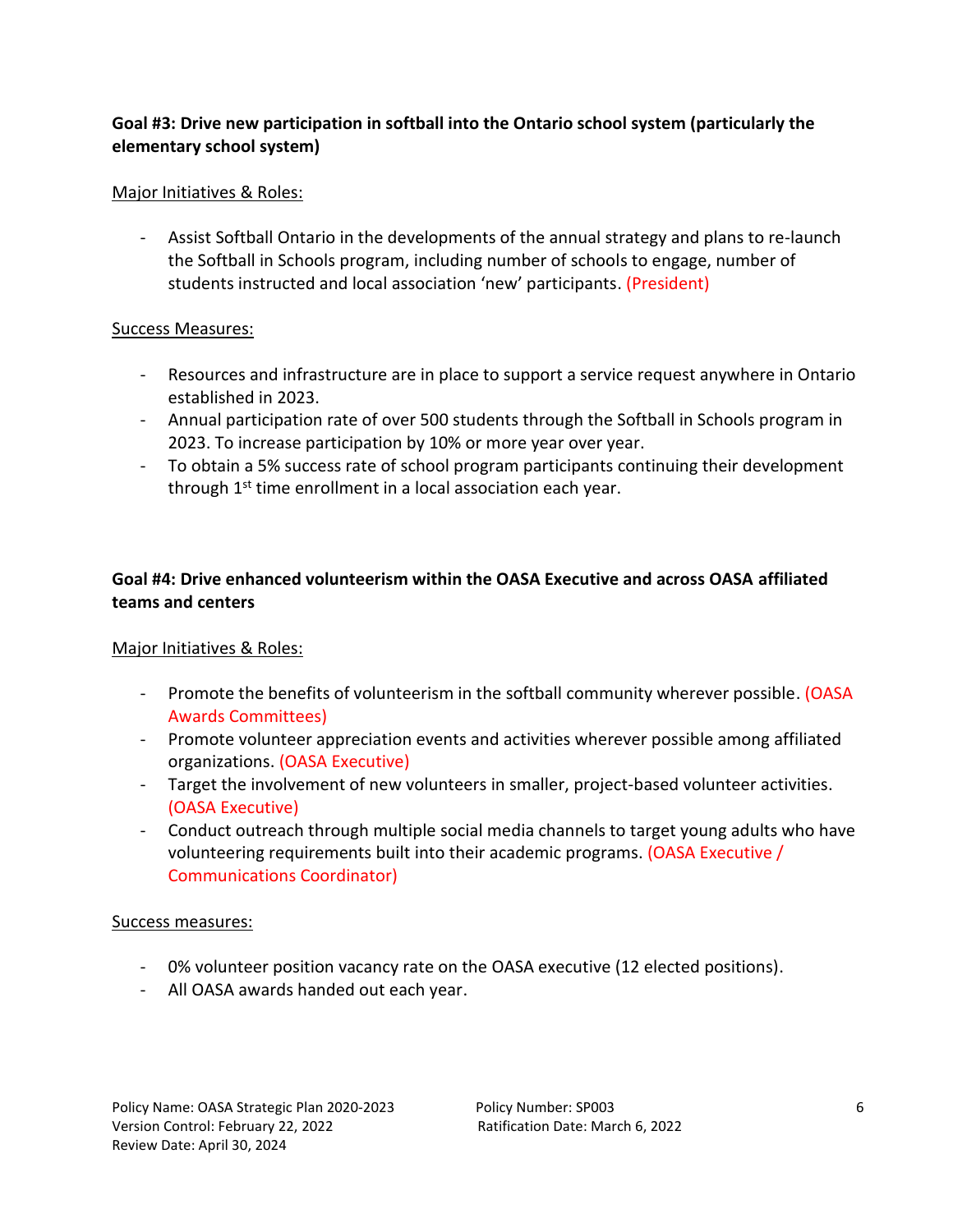## **Goal #5: Build relationships with traditional and non-traditional groups and drive increased inclusion of under-represented populations across Ontario**

## Major Initiatives & Roles:

- Establish an outreach plan for softball participation in targeted First Nations communities. (OASA Executive)
- Support CWIS initiatives within the OASA's executive and affiliated teams. (OASA Executive)
- Measure and monitor program implementation and effectiveness. (OASA Executive)

- Continue to provide softball specific development opportunities in First Nations Communities annually.
- Increase the number of First Nations teams participating year over year from 2021 to 2023.
- Maintain or increase the number of females on the OASA executive year over year.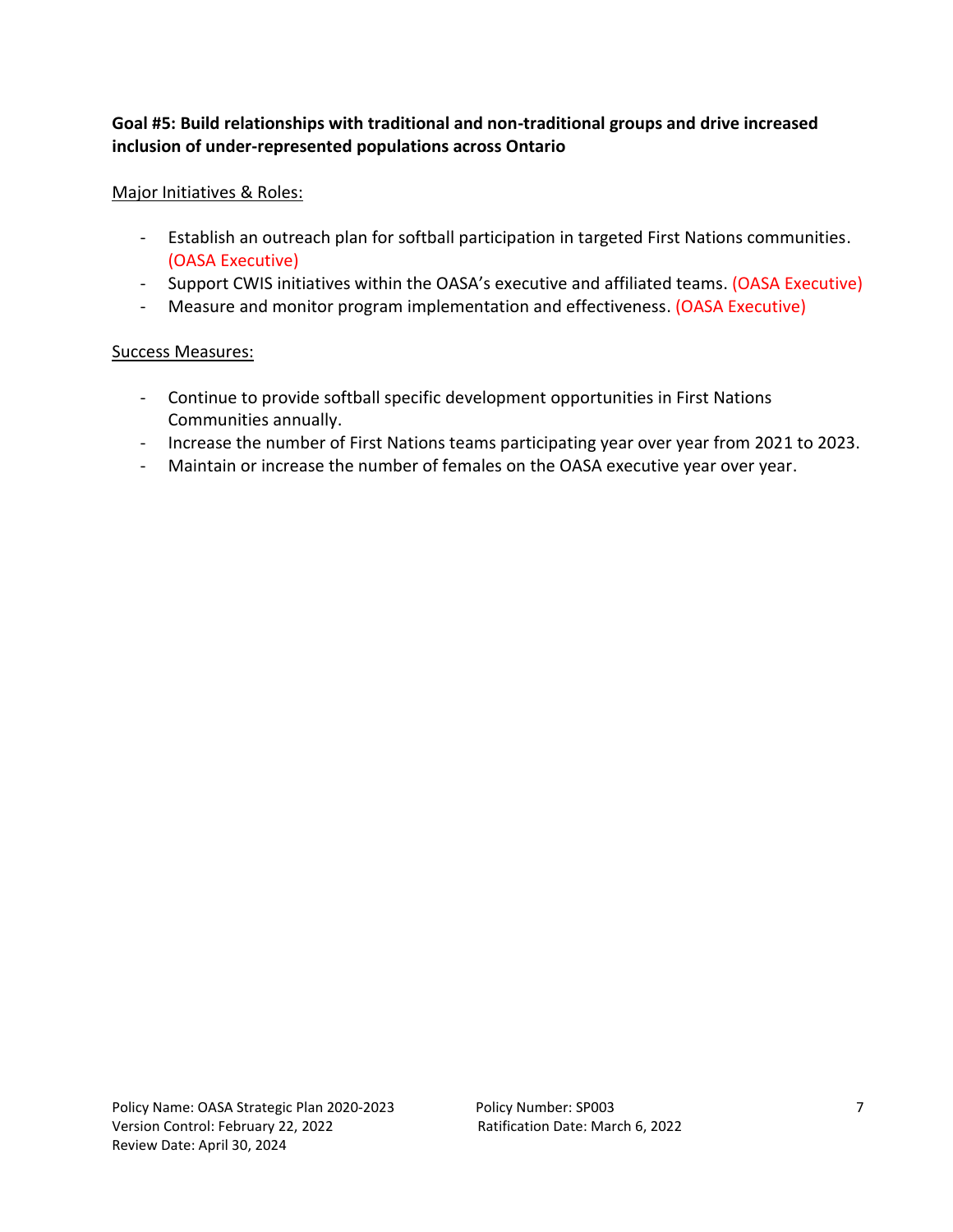# **Pillar 2: Enhanced Excellence**

# **Strategic Goals:**

- 1. Advance Ontario to be the leader in male provincial/territorial performance within Canada and internationally.
- 2. Drive the Athlete Development Matrix (ADM) into all levels of Ontario softball program and competition design.
- 3. Establish and enforce appropriate coaching certification standards across all levels.
- 4. Drive consistency in pitching and catching excellence across all softball in Ontario.

# **Goal #1: Advance Ontario to be the leader in male provincial/territorial performance within Canada and internationally**

# Major Initiatives & Roles:

- Promote and celebrate the success and inclusion of Ontario athletes in Team Canada programs. (Executive Vice President / Communications Chair)
- Target the aggregate make-up of all Canadian National Team players to be at least 40% from Ontario (JMNT U18 and U23 and SMNT Development Pool combined). (Chair, Athlete Coach Development Committee / Head Coach Team Ontario)
- Target Team Ontario Male Team to medal at the Canada Summer Games in 2022. (Chair, Athlete Coach Development Committee / Head Coach Team Ontario)
- Target Ontario male teams to have at least 1 team medal in all divisions at Canadian Championships each year. (OASA Executive)
- Integrate the Athlete Development Matrix into the Team Ontario program. (Head Coach Team Ontario)
- Create a talent identification program for U15, U17 and U20 athletes to develop potential high performance future provincial and national team players. (Chair, Athlete Coach Development Committee)

# Success Measures:

- At least 2 Ontario male athletes to be profiled each year through OASA's website and social media channels.
- At least 40% of the JMNT U18 and U23 and SMNT players combined are from Ontario each year.
- Team Ontario 2022 brings home a gold, silver, or bronze medal at the 2021 Canada Summer Games.
- Ontario teams medal in each Canadian Championship (U15, U17, U20 and U23) each year.
- Partner with Canadian Sport Institute of Ontario to deliver at least one camp per Canada Summer Games cycle.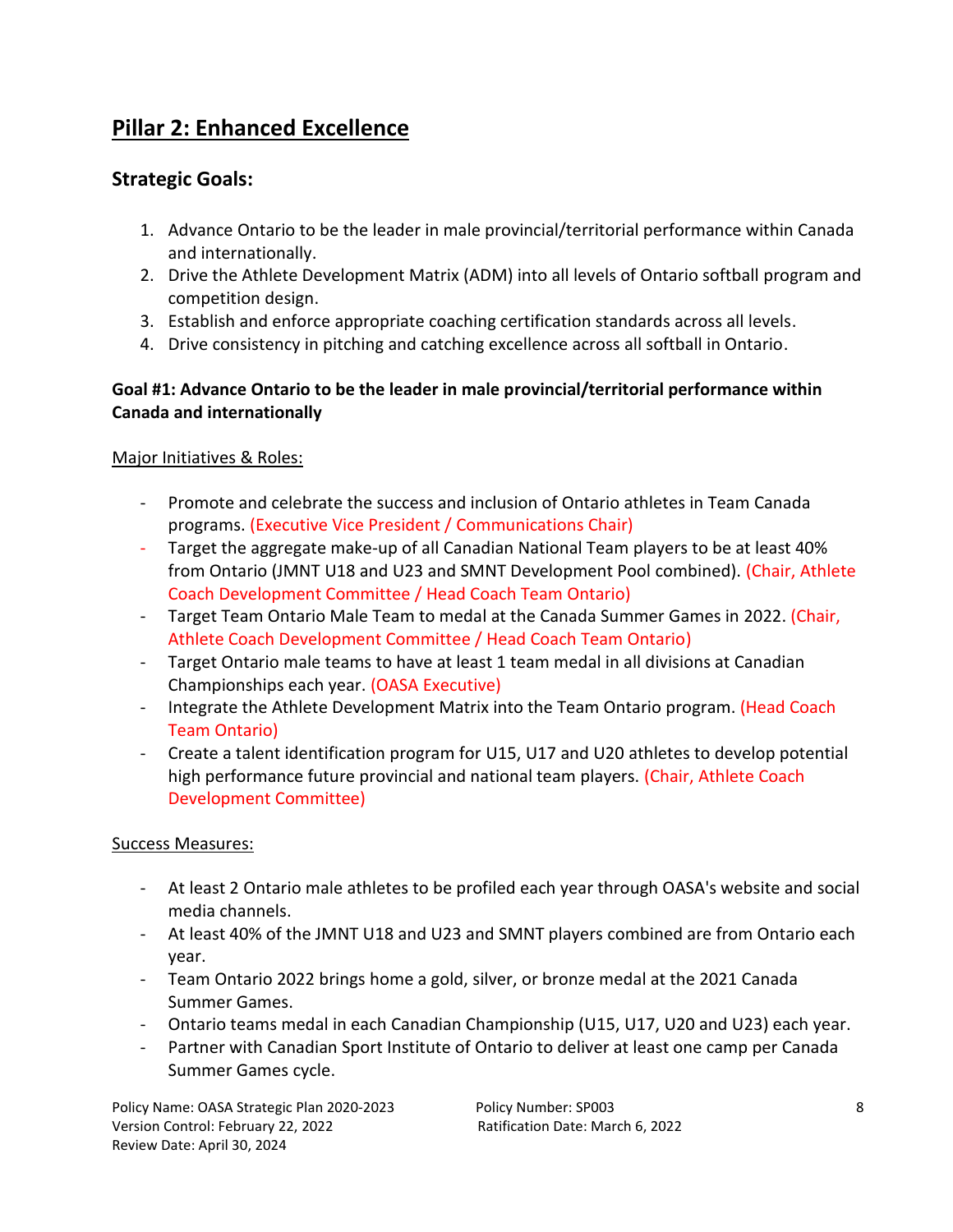# **Goal #2: Drive the Athlete Development Matrix (ADM) into all levels of Ontario softball program and competition design**

## Major Initiatives & Roles:

- Liaise with Softball Ontario on broader ADM communication, education and promotion with respect to ADM-related competition reform. (Chair, Athlete Coach Development Committee)

## Success Measures:

- 50% of OASA teams evaluated deemed to have successfully integrated ADM into their programs.

# **Goal #3: Establish and enforce appropriate coaching certification standards across all levels**

## Major Initiatives & Roles:

- Promote the availability of coaching clinics that align with coach education needs that arise from established standards. (Chair, Athlete Coach Development Committee)
- Drive OASA specific coaching standards into all OASA programs and competitions. (OASA Executive)
- Liaise with Softball Ontario on the provision of Coaching Clinics for member organizations to meet the new coaching standards. (Chair, Athlete Coach Development Committee)

- The number and percentage of teams with Comp Intro trained and certified coaches increases year over year.
- NCCP clinics held meet the demand from OASA coaches across the province.
- Overall costs to coaches for Comp Intro clinics are lower in 2022 and future years than they were in 2019.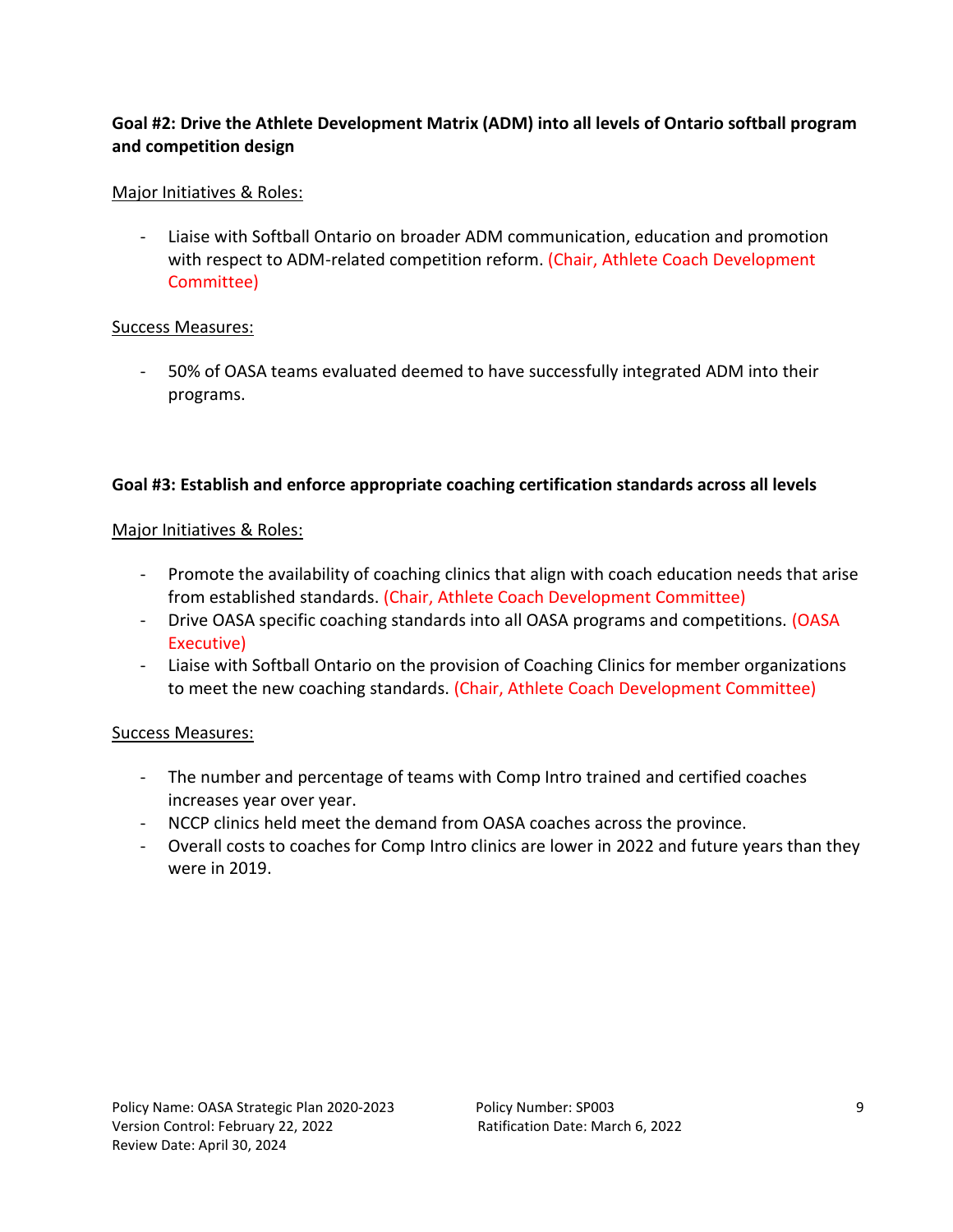## **Goal #4: Drive consistency in pitching and catching excellence across all softball in Ontario**

#### Major Initiatives & Roles:

- To support Softball Ontario in the development and delivery of CANpitch and a new CANcatch program. (Chair, Athlete Coach Development Committee)
- To promote the participation by OASA affiliated teams in CANpitch and CANcatch programs. (OASA Communications Chair)
- To encourage OASA players, coaches, and alumni to become MPI's, RPI's or instructors in the CANpitch and CANcatch programs. (OASA Executive)
- To encourage OASA affiliated teams to host CANpitch and CANcatch clinics. (OASA Executive)

- Increase the number of male CANpitch athletes trained year over year.
- Pilot the CANcatch program in 2023 and increase the rollout each year from 2024 on (subject to Softball Ontario program development).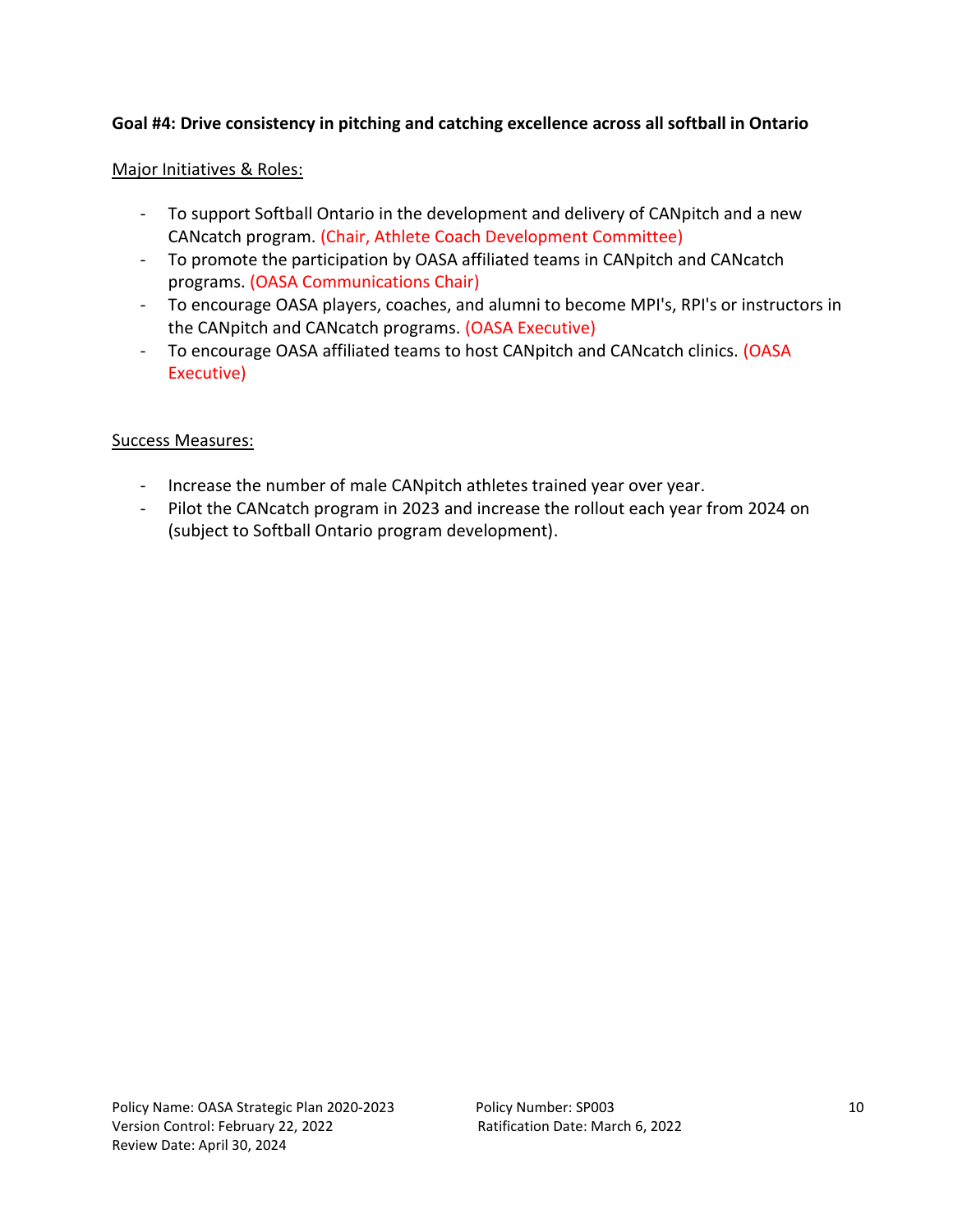# **Pillar 3: Enhanced Interaction**

# **Strategic Goals:**

- 1. Establishing annual OASA affiliate teams surveying.
- 2. Increase interaction and collaboration with Softball Ontario and the other 3 Member Associations.

## **Goal #1: Establishing annual OASA affiliate teams surveying**

#### Major Initiatives & Roles:

- Drive and promote the completion of satisfaction surveys by OASA affiliated organizations. (Executive Vice President / Communications Chair)
- Analyze / interpret survey results as needed to inform and support OASA operational plan execution. (Executive Vice President)

#### Success Measures:

- A response rate of 60% of all OASA stakeholders surveyed.
- Increase the overall satisfaction rate year over year of OASA stakeholders surveyed.

# **Goal #2: Increase interaction and collaboration with Softball Ontario and the other 3 Member Associations**

#### Major Initiatives & Roles:

- Ensure that OASA has representation on all SO committees. (OASA representatives to actively participate on all committees and to the optimization of the operations of the SO office and staff)

- OASA has full representation on the SO Board and all Committees.
- OASA coordinates the Ontario Softball Summit every 3 or 4 years in rotation.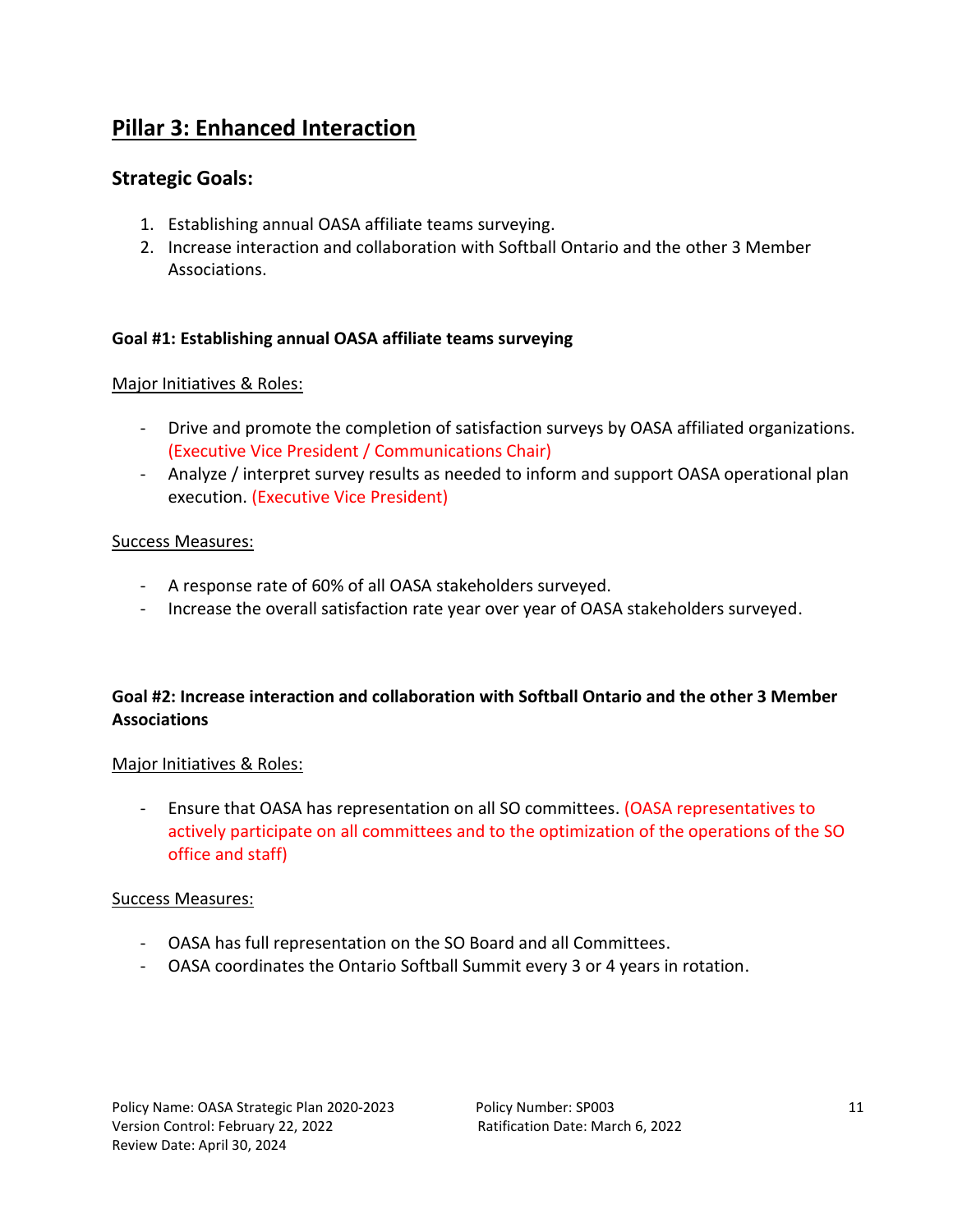# **Pillar 4: Enhanced Capacity**

# **Strategic Goals:**

- 1. Increase player participation rates of local associations through promotion of the Softball in Schools program.
- 2. Explore new government funding opportunities and maintain existing government funding opportunities.
- 3. Expand the NCCP certified Coach Capacity across the OASA.

## **Goal #1: Increase player participation rates of local associations through promotion of the Softball in Schools program**

## Major Initiatives & Roles:

- Assist Softball Ontario in the development of a sustainable Softball in Schools program. (President / Chair, Athlete Coach Development Committee)
- Assist with the identification and engagement of resources to deliver the program across the province. (OASA Executive)

- Annually Identify at least 10 volunteers across the province that are able to deliver the program.
- Annually 5% activation rate of new registrations for local associations of Softball in Schools Program.
	- o 2023 5 Schools are serviced
	- o 2024 10 Schools
	- o 2025 15 Schools
	- o 2026 20 Schools